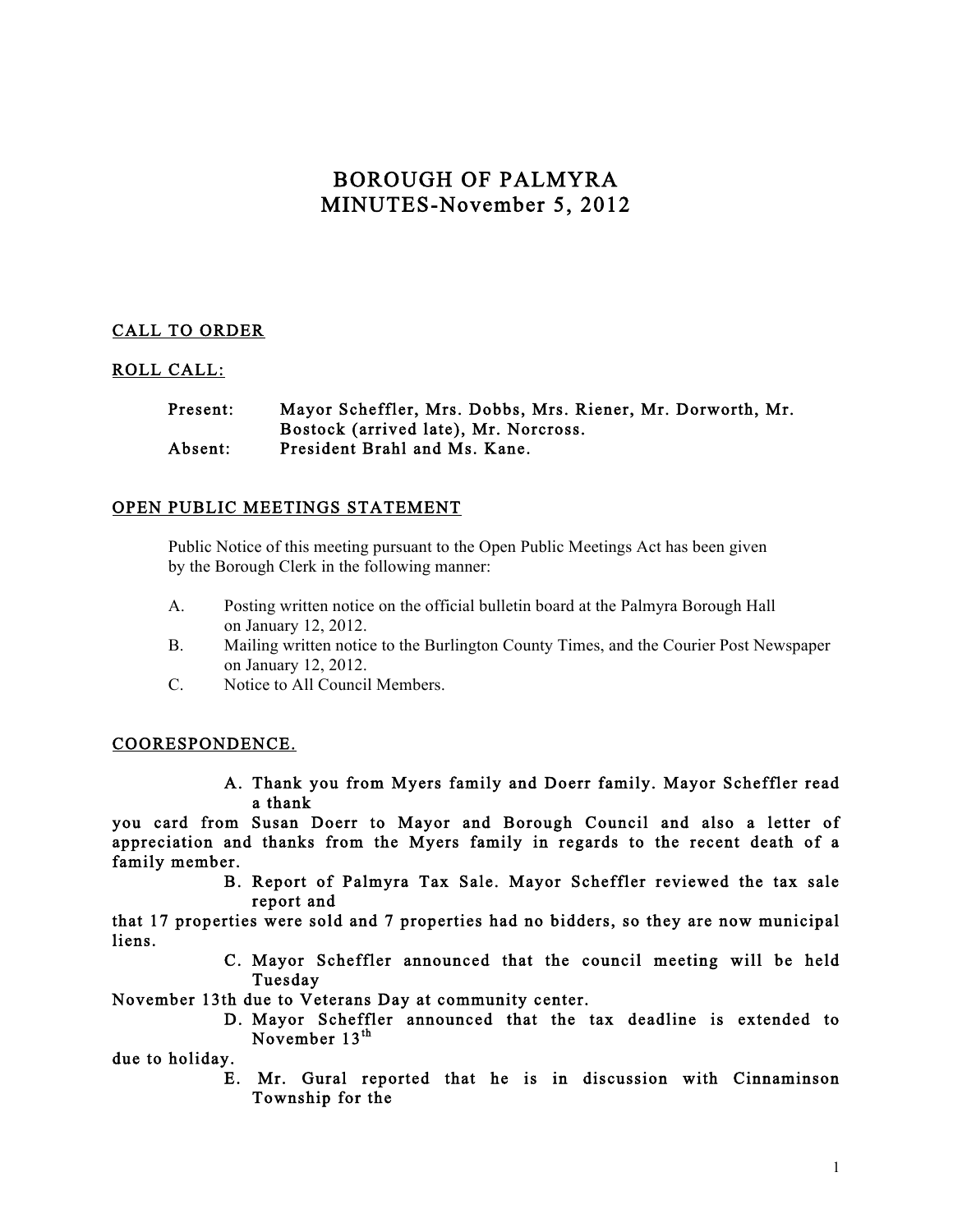court sessions to be relocated to Cinnaminson Township for November 26, 27 and December 14 due to the renovations of the council chambers.

### PROFESSIONAL UPDATES.

A. Environmental Resolutions-Mr. Gural reported that he met with Environmental

Resolutions to review the flow base rate study. Council was given a spreadsheet that shows the base rate for residential at \$192.00 for up to 24 thousand gallons and \$9.00 per thousand gallons if the gallons exceed the 24 thousand. The second tier for residential would be \$12.00 per thousand gallons if the resident exceeds 50,000 gallons in 6 months. The Palmyra Harbour has one meter for several units so that would have to work out with the owners in each building. The base rate for the business would be \$700.00 for up to 24 thousand gallons and the same cost for additional usage as residential. Mr. Gural explained that the winter billing of the sewer payments would be based on winter usage and the summer months would be the base rate, plus any additional usage. Mr. Kirchner informed council that he had completed a treatment cost analysis for 2012 and that it was approximately \$8.00755 for estimate yearly flow per gallon. Mr. Gural explained that the rates would be in the lower 25% of the county. Mr. Gural and Mr. Kirchner will present council with more information on the process at the next work session.

> 1. HVAC update. Mr. Kirchner reported that there was a construction meeting

held for the HVAC bid. There will be testing completed for asbestos on the ceiling tiles and also some of the floor tiles. Mr. Gural informed council that since most of the offices will be disturbed in some form, the borough hall renovations will be completed at the same time. The tax office and court office lobby will become one larger area for better security. There also will be improvements with the front doors. Mr. Norcross inquired about the actual court office? Mr. Gural replied that the court personnel should be able to stay the majority of the time in their office and if they have to be relocated they will operate out of the court office on the  $2<sup>nd</sup>$  floor. Mr. Kirchner will keep council advised of the timeline and any changes.

2. Freehold Cartage-extension of contract. Mr. Kirchner explained that he is

recommending the renewal or extension of the contract. Freehold Cartage is lowering the price for the 2013 year and the law allows for an extension of contract without rebidding.

> 3. Change Order-Traffic Lines. Mr. Kirchner reported that there needs to be a

resolution authorizing a change order due to an increase of \$524. this is a difference in quantities between the original estimate and the actual construction quantities. The resolution will be on the next agenda. Mrs. Riener discussed that the crosswalk on Broad Street needs to be done every two years as it fades. Mr. Kirchner replied that there is a shared services program with the county that the Borough will participate in for stripping of the crosswalks. Mrs. Riener explained that the crosswalk at the corner of Highland and Broad goes right into a parking spot. Mr. Kirchner and Chief Pearlman will review the crosswalk.

4. Handicapped Ramps. Mr. Kirchner informed council that the project is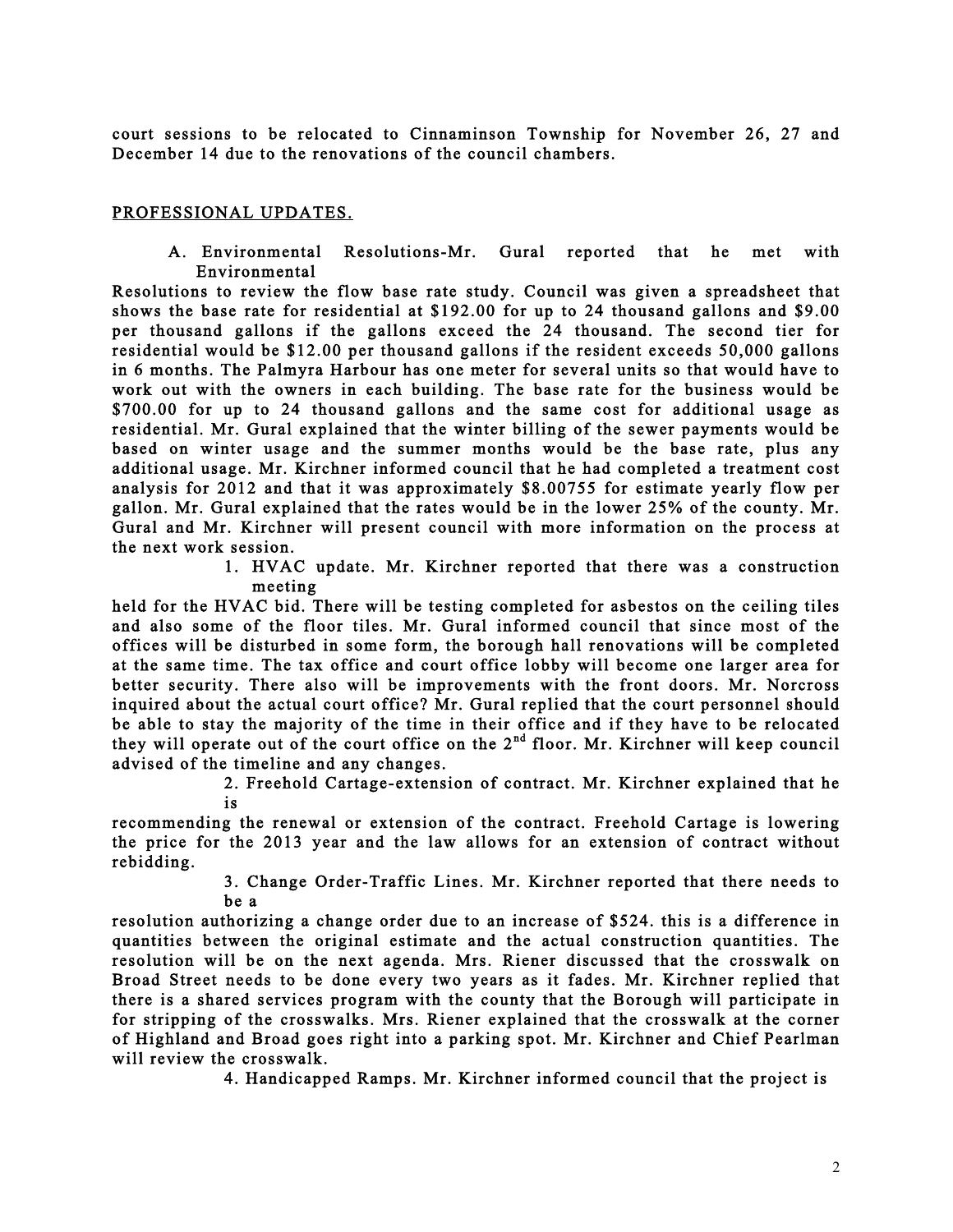completed except for a few minor issues. There was a change order approved at the last meeting for the final payments.

> 5. Sewer Plant Improvements. Mr. Kirchner discussed that he has four small

projects for the sewer plant improvements: installation of a bypass for the Berkley Avenue Pump Station, resetting the stairs to B Plant with a new foundation, installation of a 36" tide valve in an "E" inlet located onsite, installation of an "E" inlet in Firth Lane to address localized flooding issues.

Mr. Kirchner informed council that the bids for the firehouse generator are due on Thursday and that he will have a recommendation for the next meeting. The open house for the sewer plant was a success and several tours were given. Mr. Kirchner discussed that the chemical trial has helped and that there will be further improvements next year.

B. Land Engineering-Mr. Fox reported that a change order is needed to do additional

fencing at Ethel B. Hardy Park as requested by council. The change order is under the maximum 20% cut off. Mr. Gural explained that the original grant was for \$57,600 and that the borough had applied for soft cost and engineering reimbursement. The grant will not reimburse the cost so that additional funding is now available for improvements to the park. Mr. Gural discussed that some of the residents had expressed a concern about the grill and the amount of concrete surrounding it. Mr. Fox explained that the grill is 20 feet away from the basketball court and that the concrete was required by the fire official for safety reasons. Mrs. Riener inquired if landscaping could be placed around the grill area? Mr. Fox was concerned about sparks from the grill igniting the landscaping. Mr. Gural will meet with Mr. Fox to review some of the concerns. Mr. Fox explained that the mold in the mulch is not harmful and that it happens to the majority of mulch products. The mold sections will be removed and new mulch placed. Mayor Scheffler requested that public works do routine inspections of the mulch to check for anymore mold spores.

> 1. Change Order-Lewandowski-Street Improvements. Mr. Fox reported that the

project is completed and that the change order is for a decrease in the contract amount. The final payment will not be made until a maintenance bond is present from the contract.

2. Change Order-Community Center Site Amenities-Police Shed. Mr. Fox explained that this change order will also be a increase in the total contract for additional site work needed.

> 3. Maintenance Bond for Third Street and South Broad Street. Mr. Fox informed

council that the bond for the work was about to expire and that there are a few major punch list items that need to be corrected. The minor cracks on the curbs need to be replaced. The contractor as of this date has not responded to any requests from Land Engineering. Mr. Rosenberg will contact the bonding company and informed them of the issue with the contractor. Mr. Rosenberg requested a formal resolution to allow him to notify the bonding company that the contractor is in default. Resolution 2012-219, Resolution Authorizing The Borough Solicitor Theodore Rosenberg To Contact Paramount's Bonding Company. Mrs. Riener made a motion to approve the resolution, Mr. Norcross second the motion. At the call of the roll, the vote was:

> AYES: Ms. Dobbs, Mrs. Riener, Mr. Dorworth, Mr. Norcross. NAYES: None.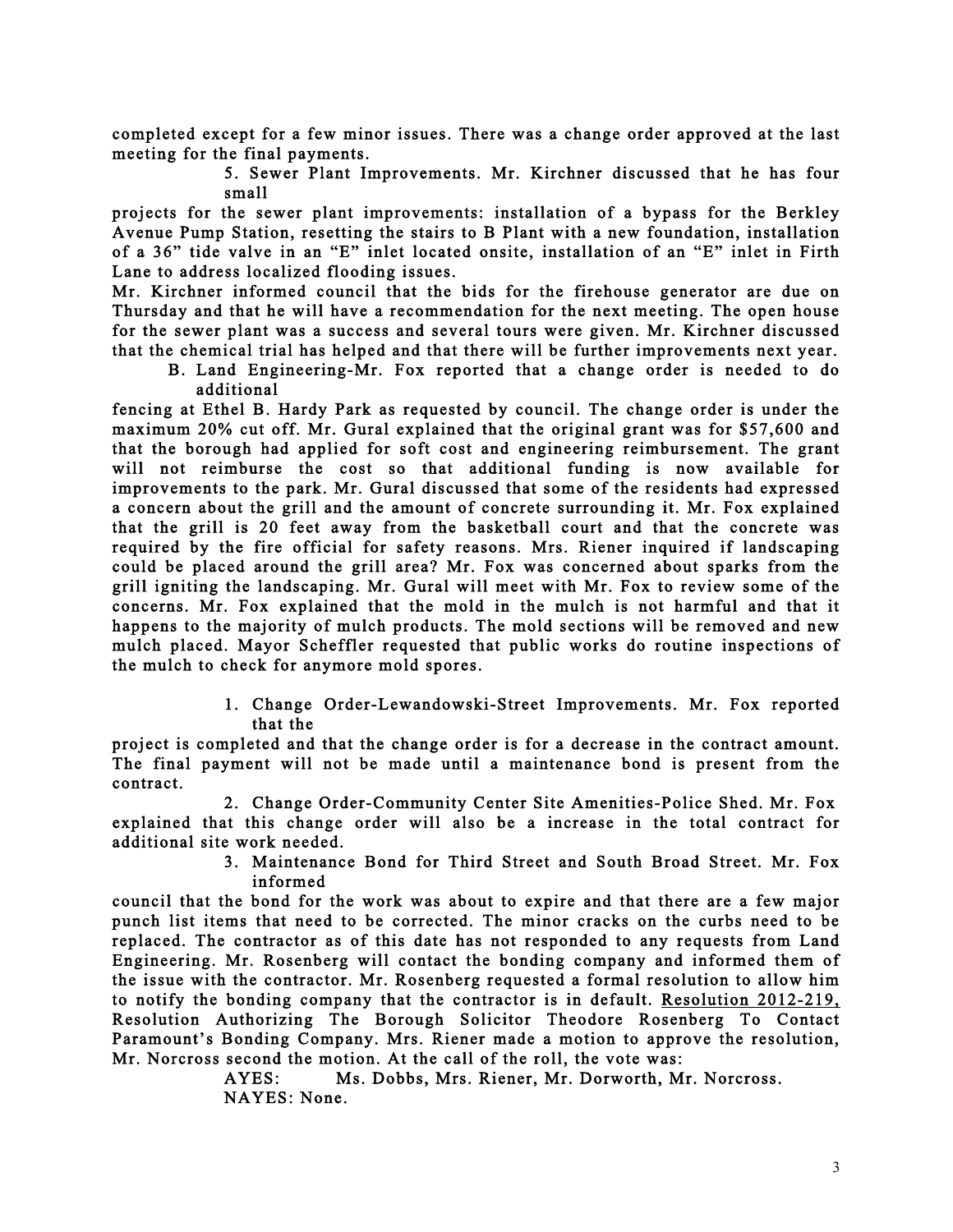Mr. Gural informed council that he will have the quotes for the amenities at the community center for the next meeting.

APPROVAL OF MINUTES. Mr. Norcross made a motion to approve the minutes from October 9, 2012, Mr. Dorworth second the motion. All members present voted in favor of the motion.

#### DISCUSSION ITEMS.

1. Mr. Gural explained that due to the resignation of Mr. Slater from the public works

department there was a need to hire a full time person. Resolution 2012-217, Resolution Appointing Ryan Palmer To Public Works Effective November 1, 2012 At A Salary Of \$15.00 Per Hour Until December 31, 2012. Mr. Norcross made a motion to approve the resolution, Ms. Dobbs second the motion. At the call of the roll, the vote was:

- AYES: Ms. Dobbs, Mrs. Riener, Mr. Dorworth, Mr. Norcross. NAYES: None.
- 2. Mr. Gural explained that this resolution would allow the Halloween parade committee

to not require the vendors to pay the borough a fee to participate. Resolution 2012-218, Resolution Waiving All Required Fees For Halloween Parade For 2012. Mr. Norcross made a motion to approve the resolution, Ms. Dobbs second the motion. At the call of the roll, the vote was:

> AYES: Ms. Dobbs, Mrs. Riener, Mr. Dorworth, Mr. Norcross. NAYES: None.

3. Discussion solicitors permit and background checks for events. Chief Pearlman

discussed that the current ordinance requires a background check for all vendors. The Halloween Parade is a separate committee, but the vendors will be on the streets of Palmyra. Council held a discussion on a special event ordinance that would regulate parades and festivals in the borough.

4. Construction office/Fire Marshall vehicle. Mr. Gural informed council that the vehicle

that was being used by Mrs. Kilmer for inspections and fire is unsafe and not able to be repaired. The cost of repairs would succeed its usefulness. Chief Pearlman has investigated vehicle replacements and a 2013 Explorer that is under state contract is the best deal. Mr. Bostock arrived. The resolution authorizing the purchase will be on the next meeting's agenda.

5. Ordinance 2012-39, unsafe buildings. Mr. Rosenberg requested direction from council

for the ordinance regarding who will make the decision on the building. Mr. Gural recommended that it be the engineer or the subcode official. Mrs. Riener discussed that the engineer would have more expertise in the issue. Mr. Dorworth discussed that in the case of a fire, the fire marshal usually makes the decision about the occupancy of a building. Mr. Dorworth explained that the borough officials could make the call for other homes, not governed under the fire department. Mr. Rosenberg will include Mr. Dorworth concerns in the ordinance for the next meeting.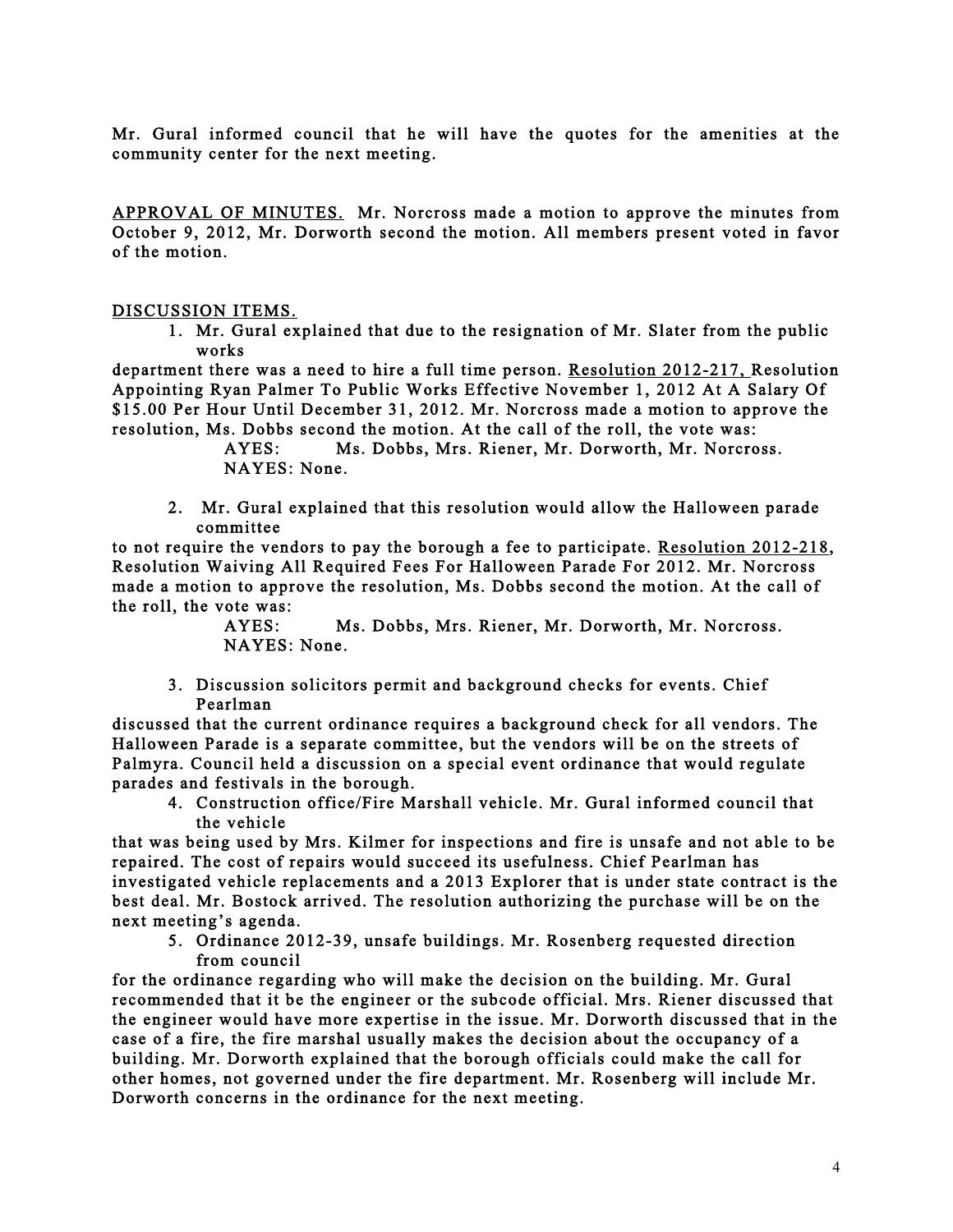6. Ordinance 2012-36, accessory buildings. Mr. Gural explained that this will change the

definition of accessory building and is on second reading at the next council meeting.

7. Curfew ordinance. Mr. Rosenberg discussed that this request is a result of the Chief's

effort to combat the problem of juveniles hanging around late at night. Mayor Scheffler explained that this ordinance was rescinded and after some legal issues, council would like to have one on the books for enforcement. Mr. Bostock discussed that surrounding towns have always had one. Mr. Rosenberg replied that there was a court order about amending the curfew and that they could have been challenged. This ordinance will be on the next agenda for introduction.

8. Jefferson Street-parking. Mayor Scheffler explained that the administrator had reached

out to the neighbors and that the residents are in agreement to remove the parking restrictions. Ms. Dobbs discussed that she wants to make sure that the neighbors are in total agreement and understand that the borough is not going to redo the ordinance if it does not work out. The residents had requested the parking restrictions due to the flea market and are now requesting that it be rescinded. The ordinance will be introduced at the next council meeting.

9. Shared service agreement for vehicle repairs. Mayor Scheffler request that this be

tabled until further discussions with the surrounding towns take place.

10. Dedication of paper street (Broad Street) to Kerbeck. Mr. Rosenberg will send the

information to Mr. Kerbeck's attorney for further information and if they want to advance the request.

11. Noise ordinance. Chief Pearlman requested that a few of the sections in the ordinance

be reworded.

12. Global Connect. Mr. Gural explained that there has been discussions about the Borough

having access to the Global Connect messaging so that they are not depended on central communications to send out the messages. Chief Pearlman will have further information for the December meeting.

Mayor Scheffler would like to formally invited OEM, Public Works, Police, Red Cross, Borough Employees and anyone else who helped volunteer during Hurricane Sandy to the December  $3<sup>rd</sup>$  council meeting for recognition of their efforts. Mayor Scheffler would like to invite the Halloween Parade Committee to the next council meeting to recognize them for all their hard work and the excellent parade.

Mr. Norcross inquired about the contractors at the Harbour leaving the leaves and brush out at the curb. Mr. Gural replied that the issue is being dealt with and that he and Mr. Ryan inspected the area today. The Harbour had hired a landscaper that put the debris out on Harbour Drive for the borough to pick up. The Harbour will have the landscaper remove the debris and take it to the public works yard. Mr. Gural explained that a lot of the issue has to do with the Kelly Bill Law.